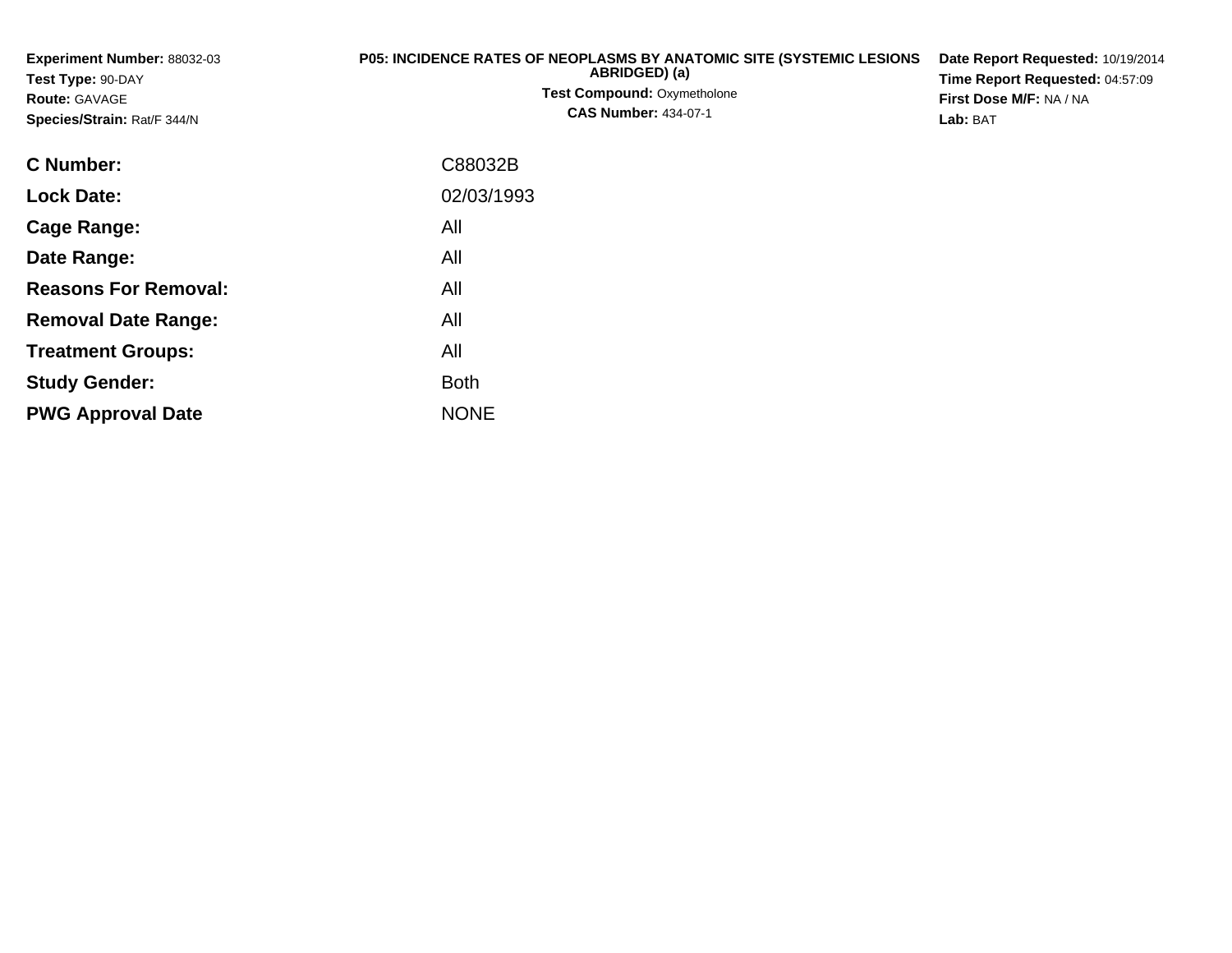| Experiment Number: 88032-03             | P05: INCIDENCE RATES OF NEOPLASMS BY ANATOMIC SITE (SYSTEMIC LESIONS<br>ABRIDGED) (a) |                                                            |                                 |                     |                     |                      |
|-----------------------------------------|---------------------------------------------------------------------------------------|------------------------------------------------------------|---------------------------------|---------------------|---------------------|----------------------|
| Test Type: 90-DAY                       |                                                                                       |                                                            | Time Report Requested: 04:57:09 |                     |                     |                      |
| Route: GAVAGE                           |                                                                                       | Test Compound: Oxymetholone<br><b>CAS Number: 434-07-1</b> | First Dose M/F: NA / NA         |                     |                     |                      |
| Species/Strain: Rat/F 344/N             |                                                                                       |                                                            |                                 | Lab: BAT            |                     |                      |
| F 344/N Rat MALE                        | 0 MG/KG                                                                               | 80 MG/KG                                                   | <b>MG/KG</b><br>160             | 315<br><b>MG/KG</b> | 625<br><b>MG/KG</b> | 1250<br><b>MG/KG</b> |
| <b>Disposition Summary</b>              |                                                                                       |                                                            |                                 |                     |                     |                      |
| <b>Animals Initially In Study</b>       | 10                                                                                    | 10                                                         | 10                              | 10                  | 10                  | 10                   |
| <b>Early Deaths</b>                     |                                                                                       |                                                            |                                 |                     |                     |                      |
| <b>Natural Death</b>                    |                                                                                       |                                                            |                                 |                     |                     | $\mathbf{1}$         |
| <b>Survivors</b>                        |                                                                                       |                                                            |                                 |                     |                     |                      |
| <b>Natural Death</b>                    |                                                                                       |                                                            |                                 |                     | 1                   |                      |
| <b>Terminal Sacrifice</b>               | 10                                                                                    | 10                                                         | 10                              | 10                  | 9                   | 9                    |
| <b>Animals Examined Microscopically</b> | 10                                                                                    | 10                                                         | 10                              | 10                  | 10                  | 10                   |
| <b>ALIMENTARY SYSTEM</b>                |                                                                                       |                                                            |                                 |                     |                     |                      |
| Esophagus                               | (10)                                                                                  | (0)                                                        | (0)                             | (0)                 | (1)                 | (10)                 |
| Intestine Large, Cecum                  | (10)                                                                                  | (0)                                                        | (0)                             | (0)                 | (0)                 | (9)                  |
| Intestine Large, Colon                  | (10)                                                                                  | (0)                                                        | (0)                             | (0)                 | (1)                 | (9)                  |
| Intestine Large, Rectum                 | (10)                                                                                  | (0)                                                        | (0)                             | (0)                 | (1)                 | (10)                 |
| Intestine Small, Duodenum               | (10)                                                                                  | (0)                                                        | (0)                             | (0)                 | (0)                 | (9)                  |
| Intestine Small, Ileum                  | (10)                                                                                  | (0)                                                        | (0)                             | (0)                 | (0)                 | (9)                  |
| Intestine Small, Jejunum                | (10)                                                                                  | (0)                                                        | (0)                             | (0)                 | (1)                 | (9)                  |
| Liver                                   | (10)                                                                                  | (0)                                                        | (0)                             | (2)                 | (1)                 | (9)                  |
| Pancreas                                | (10)                                                                                  | (0)                                                        | (0)                             | (0)                 | (1)                 | (9)                  |
| Salivary Glands                         | (10)                                                                                  | (0)                                                        | (0)                             | (0)                 | (1)                 | (9)                  |
| Stomach, Forestomach                    | (10)                                                                                  | (0)                                                        | (0)                             | (0)                 | (2)                 | (9)                  |
| Stomach, Glandular                      | (10)                                                                                  | (0)                                                        | (0)                             | (0)                 | (1)                 | (9)                  |
| CARDIOVASCULAR SYSTEM                   |                                                                                       |                                                            |                                 |                     |                     |                      |
| <b>Blood Vessel</b>                     | (10)                                                                                  | (0)                                                        | (0)                             | (0)                 | (1)                 | (9)                  |
| Heart                                   | (10)                                                                                  | (10)                                                       | (10)                            | (10)                | (10)                | (9)                  |
| <b>ENDOCRINE SYSTEM</b>                 |                                                                                       |                                                            |                                 |                     |                     |                      |
| <b>Adrenal Cortex</b>                   | (10)                                                                                  | (10)                                                       | (10)                            | (10)                | (10)                | (9)                  |

b - Primary tumors: all tumors except metastatic tumors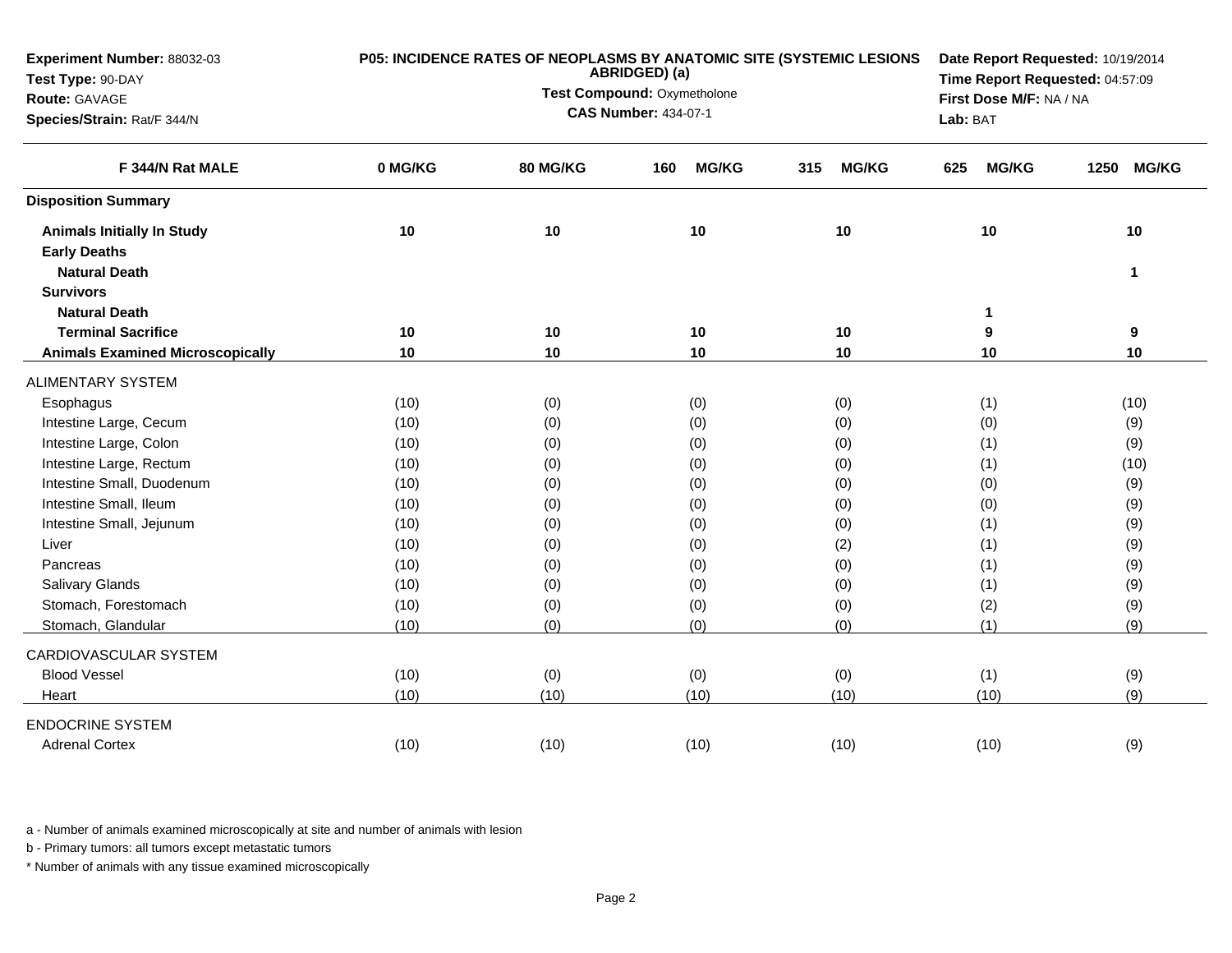| Experiment Number: 88032-03<br>Test Type: 90-DAY | P05: INCIDENCE RATES OF NEOPLASMS BY ANATOMIC SITE (SYSTEMIC LESIONS<br>ABRIDGED) (a) |                             |                             |              |     |              |          | Date Report Requested: 10/19/2014<br>Time Report Requested: 04:57:09 |                         |            |  |
|--------------------------------------------------|---------------------------------------------------------------------------------------|-----------------------------|-----------------------------|--------------|-----|--------------|----------|----------------------------------------------------------------------|-------------------------|------------|--|
| Route: GAVAGE                                    |                                                                                       | Test Compound: Oxymetholone |                             |              |     |              |          |                                                                      | First Dose M/F: NA / NA |            |  |
| Species/Strain: Rat/F 344/N                      |                                                                                       |                             | <b>CAS Number: 434-07-1</b> |              |     |              | Lab: BAT |                                                                      |                         |            |  |
| F 344/N Rat MALE                                 | 0 MG/KG                                                                               | 80 MG/KG                    | 160                         | <b>MG/KG</b> | 315 | <b>MG/KG</b> | 625      | <b>MG/KG</b>                                                         |                         | 1250 MG/KG |  |
| <b>Adrenal Medulla</b>                           | (10)                                                                                  | (0)                         |                             | (0)          |     | (0)          |          | (1)                                                                  |                         | (9)        |  |
| Islets, Pancreatic                               | (10)                                                                                  | (0)                         |                             | (0)          |     | (0)          |          | (1)                                                                  |                         | (9)        |  |
| Parathyroid Gland                                | (8)                                                                                   | (0)                         |                             | (0)          |     | (0)          |          | (1)                                                                  |                         | (8)        |  |
| <b>Pituitary Gland</b>                           | (10)                                                                                  | (0)                         |                             | (0)          |     | (0)          |          | (1)                                                                  |                         | (9)        |  |
| <b>Thyroid Gland</b>                             | (10)                                                                                  | (0)                         |                             | (0)          |     | (0)          |          | (1)                                                                  |                         | (9)        |  |
| <b>GENERAL BODY SYSTEM</b><br>None               |                                                                                       |                             |                             |              |     |              |          |                                                                      |                         |            |  |
| <b>GENITAL SYSTEM</b>                            |                                                                                       |                             |                             |              |     |              |          |                                                                      |                         |            |  |
| Epididymis                                       | (10)                                                                                  | (0)                         |                             | (0)          |     | (0)          |          | (1)                                                                  |                         | (10)       |  |
| <b>Preputial Gland</b>                           | (9)                                                                                   | (0)                         |                             | (0)          |     | (0)          |          | (1)                                                                  |                         | (9)        |  |
| Prostate                                         | (10)                                                                                  | (0)                         |                             | (0)          |     | (0)          |          | (1)                                                                  |                         | (9)        |  |
| Seminal Vesicle                                  | (10)                                                                                  | (0)                         |                             | (0)          |     | (0)          |          | (1)                                                                  |                         | (9)        |  |
| <b>Testes</b>                                    | (10)                                                                                  | (0)                         |                             | (0)          |     | (0)          |          | (1)                                                                  |                         | (10)       |  |
| <b>HEMATOPOIETIC SYSTEM</b>                      |                                                                                       |                             |                             |              |     |              |          |                                                                      |                         |            |  |
| <b>Bone Marrow</b>                               | (10)                                                                                  | (0)                         |                             | (0)          |     | (0)          |          | (1)                                                                  |                         | (10)       |  |
| Lymph Node, Mandibular                           | (10)                                                                                  | (0)                         |                             | (0)          |     | (0)          |          | (0)                                                                  |                         | (8)        |  |
| Lymph Node, Mesenteric                           | (10)                                                                                  | (0)                         |                             | (0)          |     | (0)          |          | (1)                                                                  |                         | (9)        |  |
| Spleen                                           | (10)                                                                                  | (0)                         |                             | (0)          |     | (0)          |          | (1)                                                                  |                         | (9)        |  |
| Thymus                                           | (10)                                                                                  | (0)                         |                             | (0)          |     | (0)          |          | (1)                                                                  |                         | (9)        |  |
| <b>INTEGUMENTARY SYSTEM</b>                      |                                                                                       |                             |                             |              |     |              |          |                                                                      |                         |            |  |
| Mammary Gland                                    | (9)                                                                                   | (9)                         |                             | (7)          |     | (8)          |          | (10)                                                                 |                         | (8)        |  |
| Skin                                             | (10)                                                                                  | (0)                         |                             | (0)          |     | (0)          |          | (1)                                                                  |                         | (10)       |  |
| MUSCULOSKELETAL SYSTEM                           |                                                                                       |                             |                             |              |     |              |          |                                                                      |                         |            |  |
| Bone                                             | (10)                                                                                  | (0)                         |                             | (0)          |     | (0)          |          | (1)                                                                  |                         | (10)       |  |
| NERVOUS SYSTEM                                   |                                                                                       |                             |                             |              |     |              |          |                                                                      |                         |            |  |
| <b>Brain</b>                                     | (10)                                                                                  | (0)                         |                             | (0)          |     | (0)          |          | (1)                                                                  |                         | (10)       |  |
|                                                  |                                                                                       |                             |                             |              |     |              |          |                                                                      |                         |            |  |

b - Primary tumors: all tumors except metastatic tumors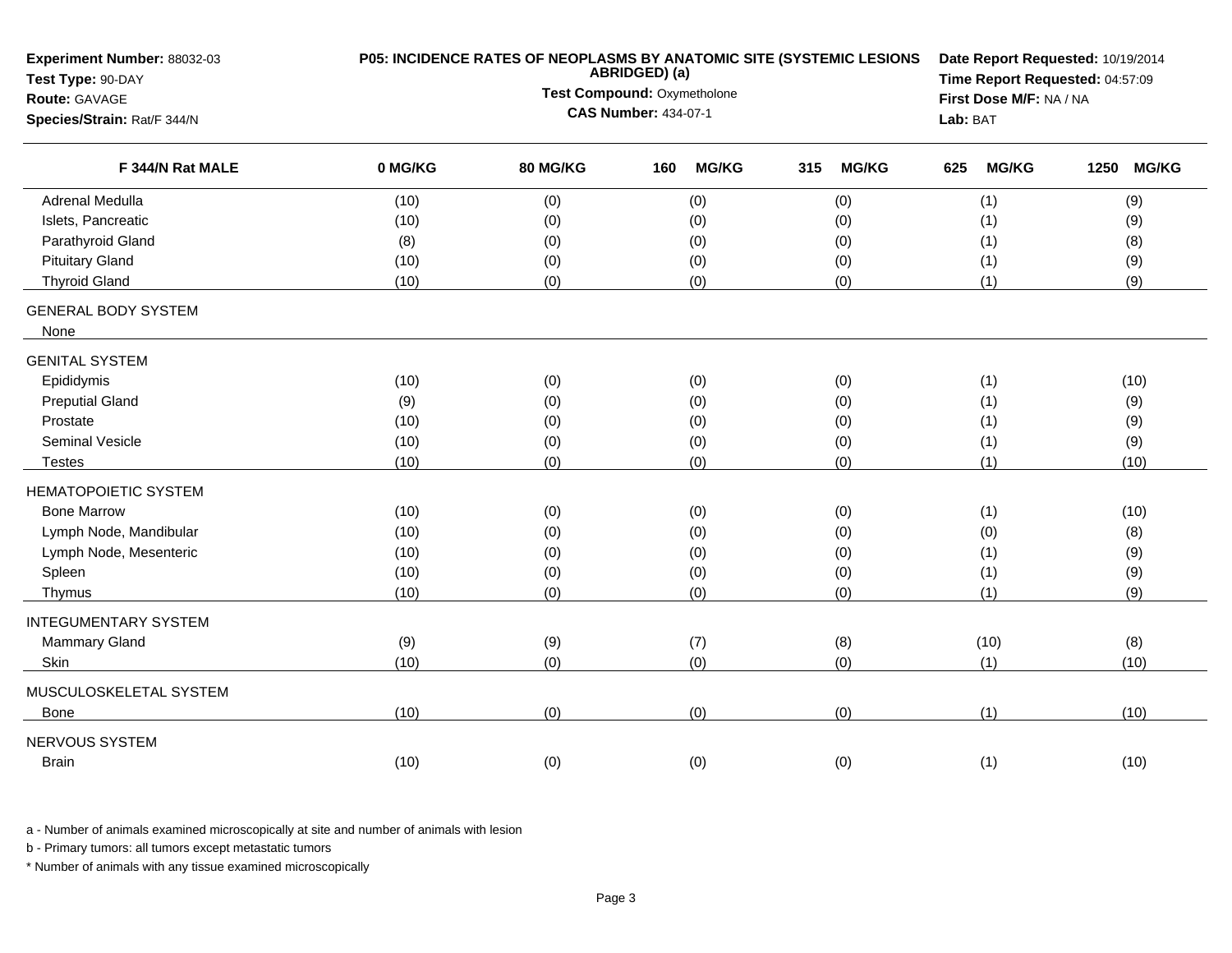| Experiment Number: 88032-03<br>Test Type: 90-DAY<br><b>Route: GAVAGE</b><br>Species/Strain: Rat/F 344/N | P05: INCIDENCE RATES OF NEOPLASMS BY ANATOMIC SITE (SYSTEMIC LESIONS | Date Report Requested: 10/19/2014<br>Time Report Requested: 04:57:09<br>First Dose M/F: NA / NA<br>Lab: BAT |                     |                     |                     |                      |
|---------------------------------------------------------------------------------------------------------|----------------------------------------------------------------------|-------------------------------------------------------------------------------------------------------------|---------------------|---------------------|---------------------|----------------------|
| F 344/N Rat MALE                                                                                        | 0 MG/KG                                                              | <b>80 MG/KG</b>                                                                                             | <b>MG/KG</b><br>160 | 315<br><b>MG/KG</b> | <b>MG/KG</b><br>625 | <b>MG/KG</b><br>1250 |
| <b>RESPIRATORY SYSTEM</b>                                                                               |                                                                      |                                                                                                             |                     |                     |                     |                      |
| Lung                                                                                                    | (10)                                                                 | (0)                                                                                                         | (0)                 | (0)                 | (1)                 | (9)                  |
| Nose                                                                                                    | (10)                                                                 | (0)                                                                                                         | (0)                 | (0)                 | (1)                 | (10)                 |
| Trachea                                                                                                 | (10)                                                                 | (0)                                                                                                         | (0)                 | (0)                 | (1)                 | (10)                 |
| SPECIAL SENSES SYSTEM<br>None                                                                           |                                                                      |                                                                                                             |                     |                     |                     |                      |
| URINARY SYSTEM                                                                                          |                                                                      |                                                                                                             |                     |                     |                     |                      |
| Kidney                                                                                                  | (10)                                                                 | (10)                                                                                                        | (10)                | (10)                | (10)                | (9)                  |
| Renal Tubule, Adenoma                                                                                   | $1(10\%)$                                                            |                                                                                                             |                     |                     |                     |                      |
| Urinary Bladder                                                                                         | (10)                                                                 | (0)                                                                                                         | (0)                 | (0)                 | (1)                 | (9)                  |

b - Primary tumors: all tumors except metastatic tumors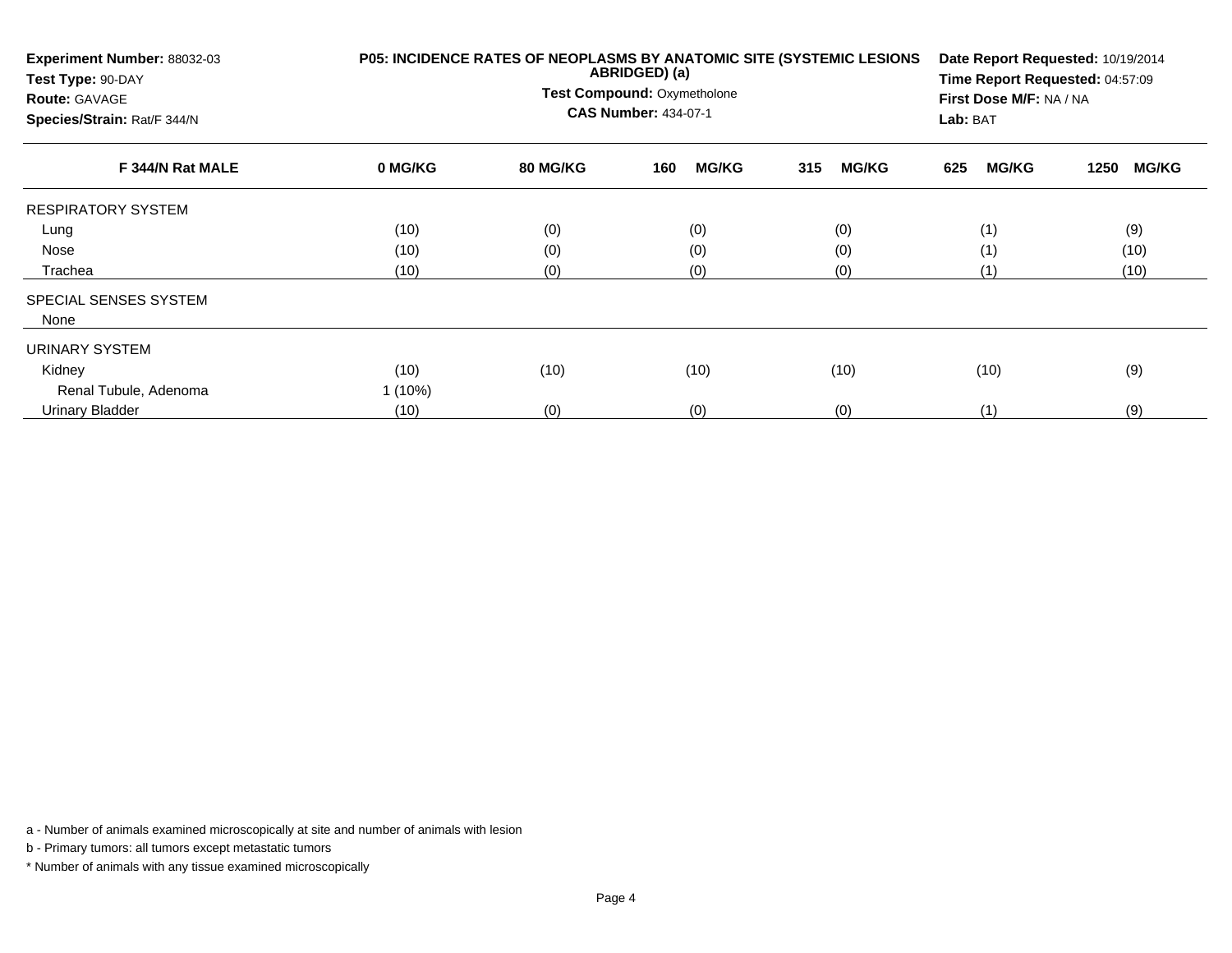| Experiment Number: 88032-03<br>Test Type: 90-DAY<br><b>Route: GAVAGE</b><br>Species/Strain: Rat/F 344/N    | P05: INCIDENCE RATES OF NEOPLASMS BY ANATOMIC SITE (SYSTEMIC LESIONS<br>ABRIDGED) (a)<br>Test Compound: Oxymetholone<br><b>CAS Number: 434-07-1</b> |                 |     |              |     |              | Date Report Requested: 10/19/2014<br>Time Report Requested: 04:57:09<br>First Dose M/F: NA / NA<br>Lab: BAT |              |      |              |
|------------------------------------------------------------------------------------------------------------|-----------------------------------------------------------------------------------------------------------------------------------------------------|-----------------|-----|--------------|-----|--------------|-------------------------------------------------------------------------------------------------------------|--------------|------|--------------|
| F 344/N Rat MALE                                                                                           | 0 MG/KG                                                                                                                                             | <b>80 MG/KG</b> | 160 | <b>MG/KG</b> | 315 | <b>MG/KG</b> | 625                                                                                                         | <b>MG/KG</b> | 1250 | <b>MG/KG</b> |
| <b>Tumor Summary for MALE</b>                                                                              |                                                                                                                                                     |                 |     |              |     |              |                                                                                                             |              |      |              |
| <b>Total Animals with Primary Neoplasms (b)</b><br><b>Total Primary Neoplasms</b>                          |                                                                                                                                                     |                 |     |              |     |              |                                                                                                             |              |      |              |
| <b>Total Animals with Benign Neoplasms</b><br><b>Total Benign Neoplasms</b>                                |                                                                                                                                                     |                 |     |              |     |              |                                                                                                             |              |      |              |
| <b>Total Animals with Malignant Neoplasms</b><br><b>Total Malignant Neoplasms</b>                          |                                                                                                                                                     |                 |     |              |     |              |                                                                                                             |              |      |              |
| <b>Total Animals with Metastatic Neoplasms</b><br><b>Total Metastatic Neoplasms</b>                        |                                                                                                                                                     |                 |     |              |     |              |                                                                                                             |              |      |              |
| <b>Total Animals with Malignant Neoplasms</b><br><b>Uncertain Primary Site</b>                             |                                                                                                                                                     |                 |     |              |     |              |                                                                                                             |              |      |              |
| Total Animals with Neoplasms Uncertain -<br><b>Benign or Malignant</b><br><b>Total Uncertain Neoplasms</b> |                                                                                                                                                     |                 |     |              |     |              |                                                                                                             |              |      |              |

\*\*\*END OF MALE DATA\*\*\*

a - Number of animals examined microscopically at site and number of animals with lesion

b - Primary tumors: all tumors except metastatic tumors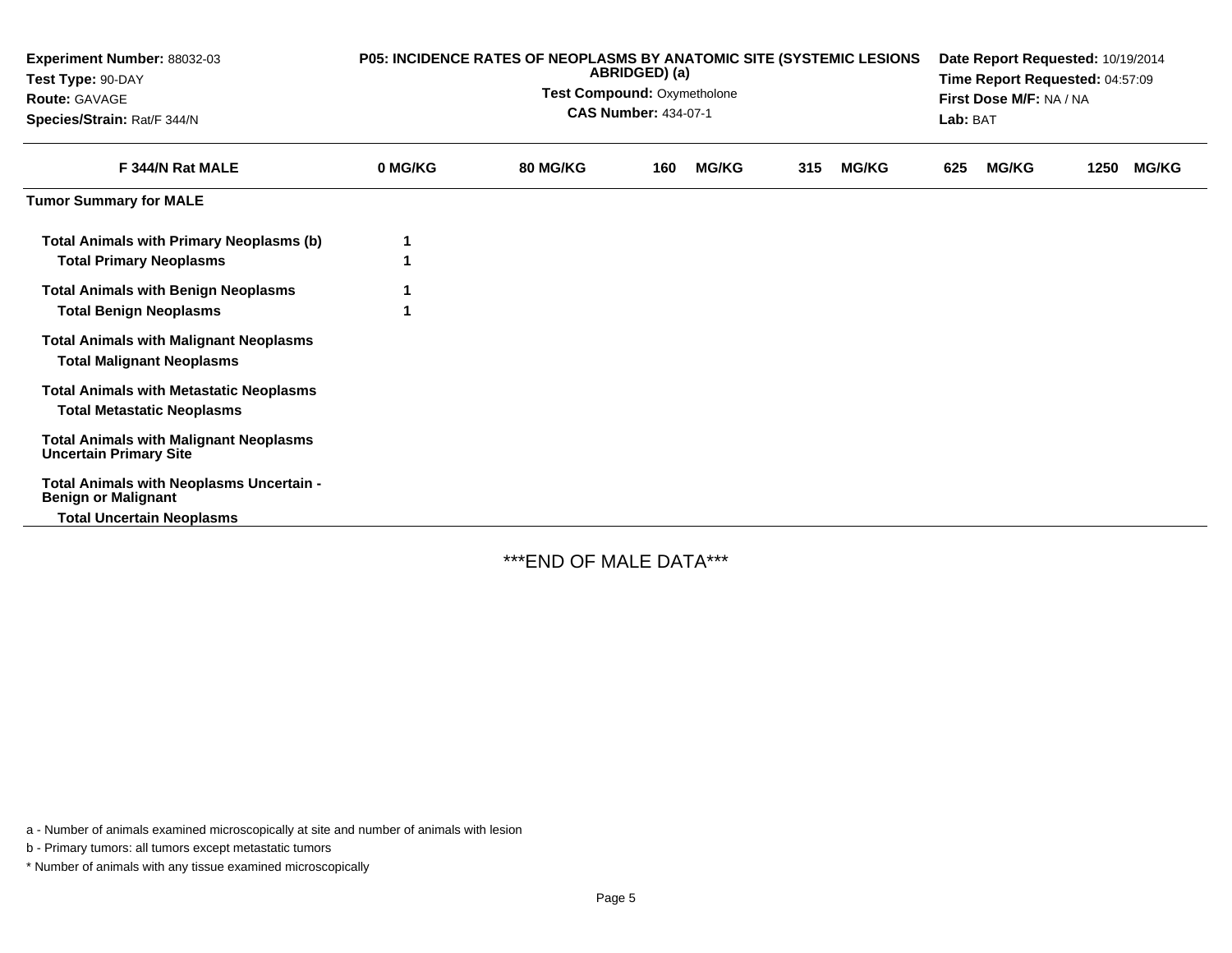| Experiment Number: 88032-03             |         | P05: INCIDENCE RATES OF NEOPLASMS BY ANATOMIC SITE (SYSTEMIC LESIONS | Date Report Requested: 10/19/2014 |                     |                         |                      |
|-----------------------------------------|---------|----------------------------------------------------------------------|-----------------------------------|---------------------|-------------------------|----------------------|
| Test Type: 90-DAY                       |         | ABRIDGED) (a)                                                        | Time Report Requested: 04:57:09   |                     |                         |                      |
| Route: GAVAGE                           |         |                                                                      | Test Compound: Oxymetholone       |                     | First Dose M/F: NA / NA |                      |
| Species/Strain: Rat/F 344/N             |         |                                                                      | <b>CAS Number: 434-07-1</b>       |                     | Lab: BAT                |                      |
| F 344/N Rat FEMALE                      | 0 MG/KG | 80 MG/KG                                                             | <b>MG/KG</b><br>160               | <b>MG/KG</b><br>315 | <b>MG/KG</b><br>625     | <b>MG/KG</b><br>1250 |
| <b>Disposition Summary</b>              |         |                                                                      |                                   |                     |                         |                      |
| <b>Animals Initially In Study</b>       | 10      | 10                                                                   | 10                                | 10                  | 10                      | 10                   |
| <b>Early Deaths</b>                     |         |                                                                      |                                   |                     |                         |                      |
| <b>Dosing Accident</b>                  |         |                                                                      |                                   |                     |                         | 1                    |
| <b>Survivors</b>                        |         |                                                                      |                                   |                     |                         |                      |
| <b>Terminal Sacrifice</b>               | 10      | 10                                                                   | 10                                | 10                  | 10                      | 9                    |
| <b>Animals Examined Microscopically</b> | 10      | 10                                                                   | 10                                | 10                  | 10                      | 10                   |
| <b>ALIMENTARY SYSTEM</b>                |         |                                                                      |                                   |                     |                         |                      |
| Esophagus                               | (10)    | (0)                                                                  | (0)                               | (0)                 | (0)                     | (10)                 |
| Intestine Large, Cecum                  | (10)    | (0)                                                                  | (0)                               | (0)                 | (0)                     | (10)                 |
| Intestine Large, Colon                  | (10)    | (0)                                                                  | (0)                               | (0)                 | (0)                     | (10)                 |
| Intestine Large, Rectum                 | (10)    | (0)                                                                  | (0)                               | (0)                 | (0)                     | (10)                 |
| Intestine Small, Duodenum               | (10)    | (0)                                                                  | (0)                               | (0)                 | (0)                     | (10)                 |
| Intestine Small, Ileum                  | (10)    | (0)                                                                  | (0)                               | (0)                 | (0)                     | (10)                 |
| Intestine Small, Jejunum                | (10)    | (0)                                                                  | (0)                               | (0)                 | (0)                     | (10)                 |
| Liver                                   | (10)    | (2)                                                                  | (0)                               | (1)                 | (0)                     | (10)                 |
| Pancreas                                | (10)    | (0)                                                                  | (0)                               | (0)                 | (0)                     | (10)                 |
| <b>Salivary Glands</b>                  | (10)    | (0)                                                                  | (0)                               | (0)                 | (0)                     | (10)                 |
| Stomach, Forestomach                    | (10)    | (0)                                                                  | (0)                               | (0)                 | (0)                     | (10)                 |
| Stomach, Glandular                      | (10)    | (0)                                                                  | (0)                               | (0)                 | (0)                     | (10)                 |
| CARDIOVASCULAR SYSTEM                   |         |                                                                      |                                   |                     |                         |                      |
| <b>Blood Vessel</b>                     | (10)    | (0)                                                                  | (0)                               | (0)                 | (0)                     | (10)                 |
| Heart                                   | (10)    | (10)                                                                 | (10)                              | (10)                | (10)                    | (10)                 |
| <b>ENDOCRINE SYSTEM</b>                 |         |                                                                      |                                   |                     |                         |                      |
| <b>Adrenal Cortex</b>                   | (10)    | (10)                                                                 | (10)                              | (10)                | (10)                    | (10)                 |
| Adrenal Medulla                         | (10)    | (0)                                                                  | (0)                               | (0)                 | (0)                     | (10)                 |

b - Primary tumors: all tumors except metastatic tumors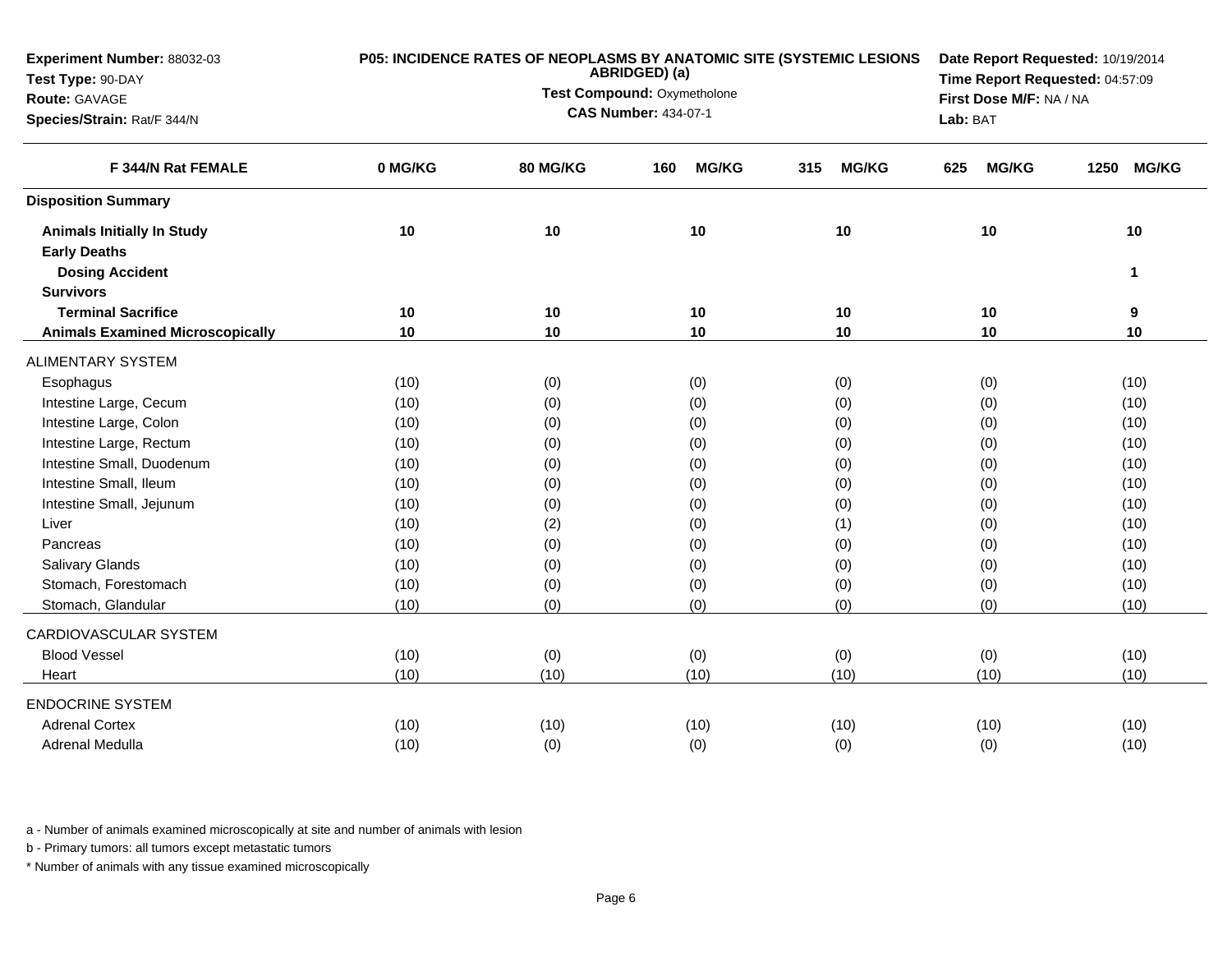| Experiment Number: 88032-03<br>Test Type: 90-DAY | P05: INCIDENCE RATES OF NEOPLASMS BY ANATOMIC SITE (SYSTEMIC LESIONS | Date Report Requested: 10/19/2014<br>Time Report Requested: 04:57:09 |                             |                     |                     |                      |
|--------------------------------------------------|----------------------------------------------------------------------|----------------------------------------------------------------------|-----------------------------|---------------------|---------------------|----------------------|
| Route: GAVAGE                                    |                                                                      | Test Compound: Oxymetholone                                          | First Dose M/F: NA / NA     |                     |                     |                      |
| Species/Strain: Rat/F 344/N                      |                                                                      |                                                                      | <b>CAS Number: 434-07-1</b> |                     | Lab: BAT            |                      |
| F 344/N Rat FEMALE                               | 0 MG/KG                                                              | 80 MG/KG                                                             | <b>MG/KG</b><br>160         | <b>MG/KG</b><br>315 | <b>MG/KG</b><br>625 | <b>MG/KG</b><br>1250 |
| Islets, Pancreatic                               | (10)                                                                 | (0)                                                                  | (0)                         | (0)                 | (0)                 | (10)                 |
| Parathyroid Gland                                | (9)                                                                  | (0)                                                                  | (0)                         | (0)                 | (0)                 | (6)                  |
| <b>Pituitary Gland</b>                           | (10)                                                                 | (0)                                                                  | (0)                         | (0)                 | (0)                 | (8)                  |
| <b>Thyroid Gland</b>                             | (10)                                                                 | (0)                                                                  | (0)                         | (0)                 | (0)                 | (10)                 |
| <b>GENERAL BODY SYSTEM</b><br>None               |                                                                      |                                                                      |                             |                     |                     |                      |
| <b>GENITAL SYSTEM</b>                            |                                                                      |                                                                      |                             |                     |                     |                      |
| <b>Clitoral Gland</b>                            | (8)                                                                  | (0)                                                                  | (0)                         | (0)                 | (0)                 | (10)                 |
| Ovary                                            | (10)                                                                 | (10)                                                                 | (10)                        | (10)                | (10)                | (10)                 |
| Uterus                                           | (10)                                                                 | (10)                                                                 | (10)                        | (10)                | (10)                | (10)                 |
| <b>HEMATOPOIETIC SYSTEM</b>                      |                                                                      |                                                                      |                             |                     |                     |                      |
| <b>Bone Marrow</b>                               | (10)                                                                 | (0)                                                                  | (0)                         | (0)                 | (0)                 | (10)                 |
| Lymph Node, Mandibular                           | (10)                                                                 | (0)                                                                  | (0)                         | (0)                 | (0)                 | (10)                 |
| Lymph Node, Mesenteric                           | (10)                                                                 | (0)                                                                  | (0)                         | (0)                 | (0)                 | (10)                 |
| Spleen                                           | (10)                                                                 | (0)                                                                  | (0)                         | (0)                 | (0)                 | (10)                 |
| Thymus                                           | (10)                                                                 | (0)                                                                  | (0)                         | (0)                 | (0)                 | (10)                 |
| <b>INTEGUMENTARY SYSTEM</b>                      |                                                                      |                                                                      |                             |                     |                     |                      |
| Mammary Gland                                    | (10)                                                                 | (8)                                                                  | (8)                         | (9)                 | (8)                 | (10)                 |
| Skin                                             | (10)                                                                 | (0)                                                                  | (0)                         | (0)                 | (0)                 | (10)                 |
| MUSCULOSKELETAL SYSTEM                           |                                                                      |                                                                      |                             |                     |                     |                      |
| Bone                                             | (10)                                                                 | (0)                                                                  | (0)                         | (0)                 | (0)                 | (10)                 |
| NERVOUS SYSTEM                                   |                                                                      |                                                                      |                             |                     |                     |                      |
| <b>Brain</b>                                     | (10)                                                                 | (0)                                                                  | (0)                         | (0)                 | (0)                 | (10)                 |
| <b>RESPIRATORY SYSTEM</b>                        |                                                                      |                                                                      |                             |                     |                     |                      |
| Lung                                             | (10)                                                                 | (0)                                                                  | (0)                         | (0)                 | (0)                 | (10)                 |
|                                                  |                                                                      |                                                                      |                             |                     |                     |                      |

b - Primary tumors: all tumors except metastatic tumors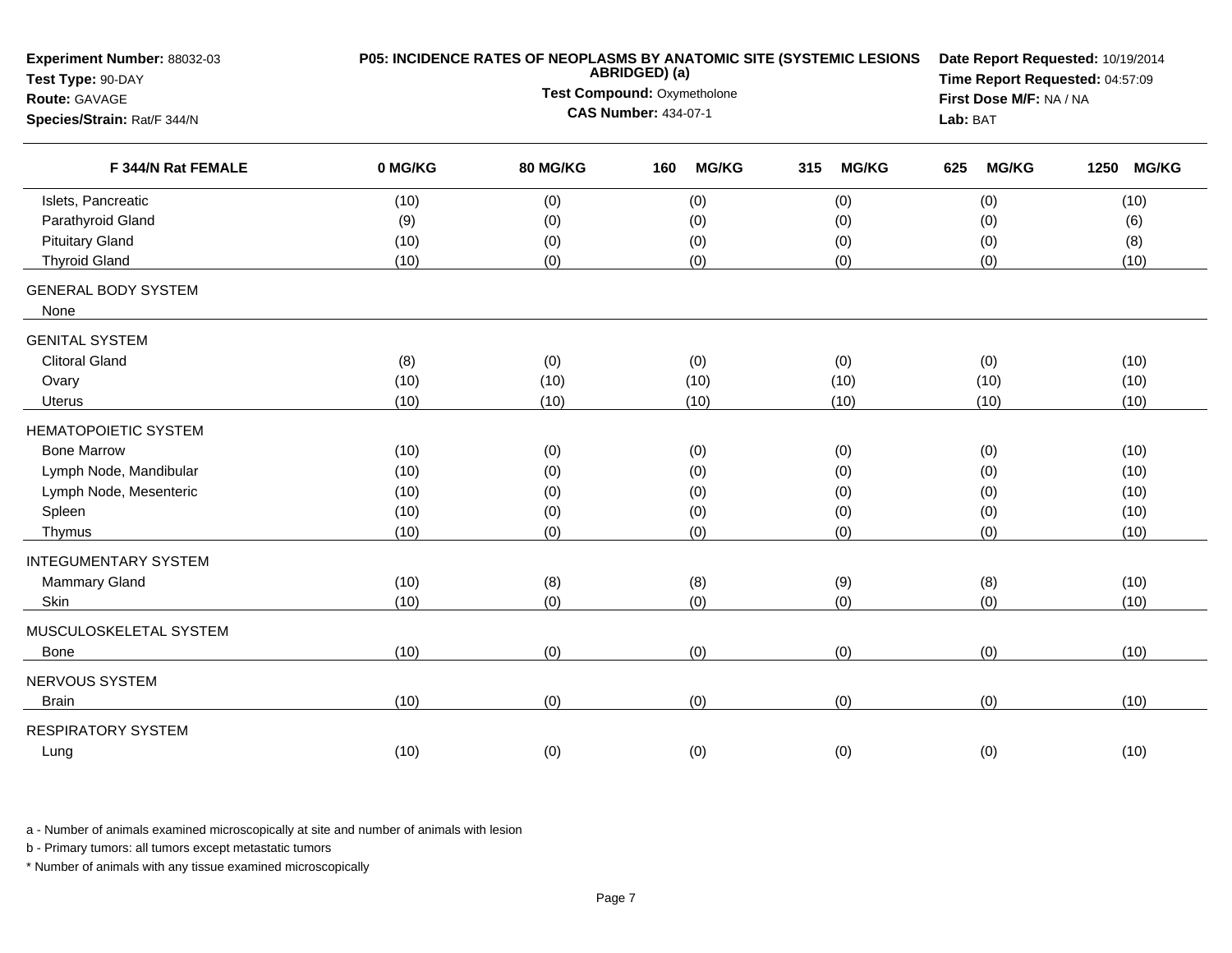| Experiment Number: 88032-03<br>Test Type: 90-DAY<br><b>Route: GAVAGE</b><br>Species/Strain: Rat/F 344/N | P05: INCIDENCE RATES OF NEOPLASMS BY ANATOMIC SITE (SYSTEMIC LESIONS | Date Report Requested: 10/19/2014<br>Time Report Requested: 04:57:09<br>First Dose M/F: NA / NA<br>Lab: BAT |                     |                     |                     |                      |
|---------------------------------------------------------------------------------------------------------|----------------------------------------------------------------------|-------------------------------------------------------------------------------------------------------------|---------------------|---------------------|---------------------|----------------------|
| F 344/N Rat FEMALE                                                                                      | 0 MG/KG                                                              | 80 MG/KG                                                                                                    | <b>MG/KG</b><br>160 | <b>MG/KG</b><br>315 | <b>MG/KG</b><br>625 | <b>MG/KG</b><br>1250 |
| Nose                                                                                                    | (10)                                                                 | (0)                                                                                                         | (0)                 | (0)                 | (0)                 | (10)                 |
| Trachea                                                                                                 | (10)                                                                 | (0)                                                                                                         | (0)                 | (0)                 | (0)                 | (10)                 |
| <b>SPECIAL SENSES SYSTEM</b><br>None                                                                    |                                                                      |                                                                                                             |                     |                     |                     |                      |
| URINARY SYSTEM                                                                                          |                                                                      |                                                                                                             |                     |                     |                     |                      |
| Kidney                                                                                                  | (10)                                                                 | (10)                                                                                                        | (10)                | (10)                | (10)                | (10)                 |
| Urinary Bladder                                                                                         | (10)                                                                 | (0)                                                                                                         | (0)                 | (0)                 | (0)                 | (10)                 |

b - Primary tumors: all tumors except metastatic tumors